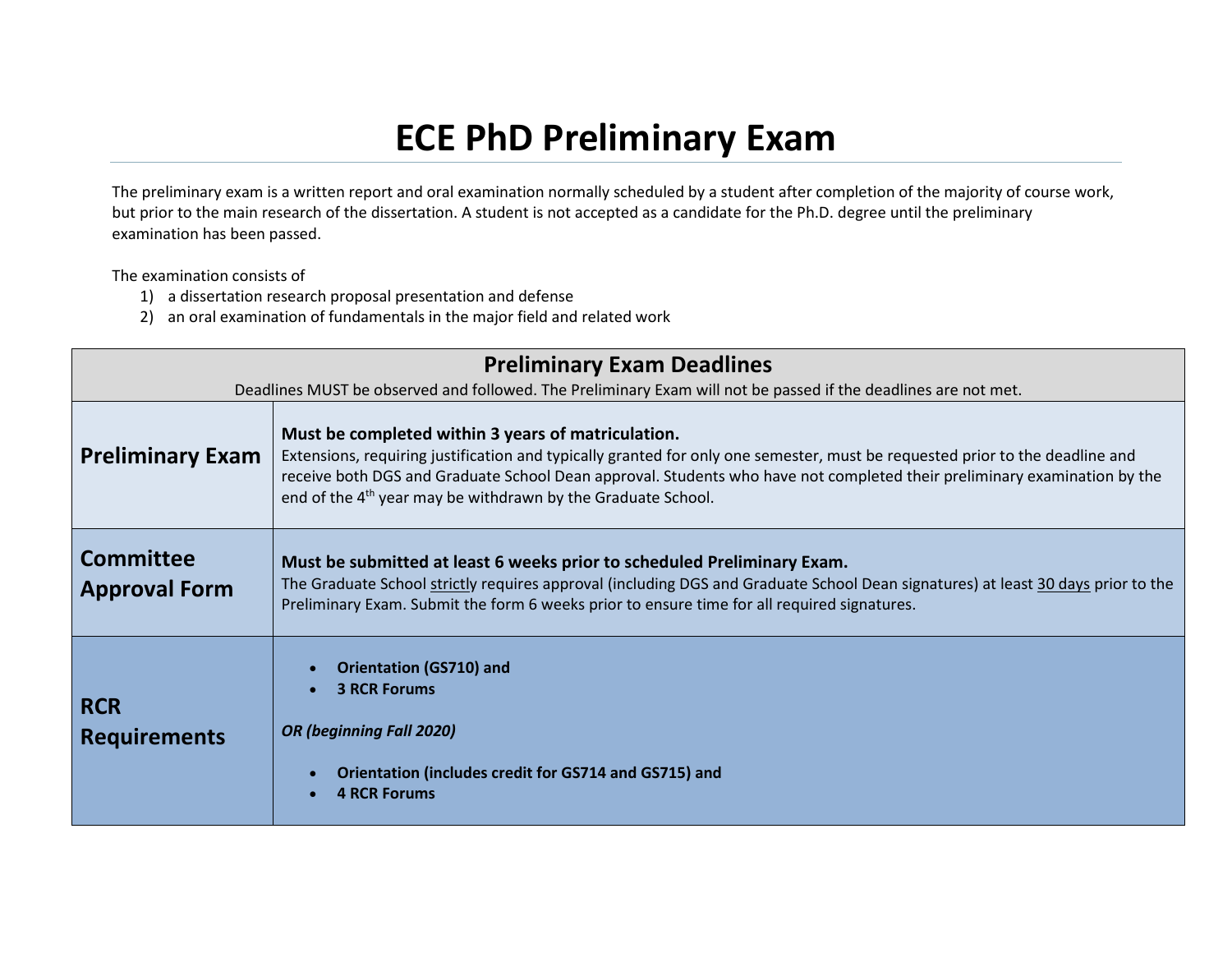|                   | To see if you have fulfilled the RCR requirement, go to DukeHub > Planning > My Academic Requirements > Run your Advisement<br>Report More information on doing this. All RCR credits are posted on your official Duke transcript after you attend RCR<br>training events; note that this process may take several weeks. Comprehensive information can be found here. |
|-------------------|------------------------------------------------------------------------------------------------------------------------------------------------------------------------------------------------------------------------------------------------------------------------------------------------------------------------------------------------------------------------|
| <b>Coursework</b> | Generally completed prior to the Preliminary Exam.<br>If you have completed your coursework, submit a program of study to Angela with all grades in place and signed by your advisor.<br>This will ensure that you do not need to take further coursework prior to graduation.                                                                                         |

| <b>Committee Approval and Exam Scheduling</b> |                                                                                                                                                                                                                                                                                                                                                                                                                                                                                                                                                                                                                                                                                                                                                                                                                                                                                                                                                                                                                                                                                                                                                                                                                                                                                                                                                                                                                                                                       |
|-----------------------------------------------|-----------------------------------------------------------------------------------------------------------------------------------------------------------------------------------------------------------------------------------------------------------------------------------------------------------------------------------------------------------------------------------------------------------------------------------------------------------------------------------------------------------------------------------------------------------------------------------------------------------------------------------------------------------------------------------------------------------------------------------------------------------------------------------------------------------------------------------------------------------------------------------------------------------------------------------------------------------------------------------------------------------------------------------------------------------------------------------------------------------------------------------------------------------------------------------------------------------------------------------------------------------------------------------------------------------------------------------------------------------------------------------------------------------------------------------------------------------------------|
|                                               | to establish your committee for the Preliminary Exam and Final Dissertation Defense                                                                                                                                                                                                                                                                                                                                                                                                                                                                                                                                                                                                                                                                                                                                                                                                                                                                                                                                                                                                                                                                                                                                                                                                                                                                                                                                                                                   |
| <b>Creating your</b><br><b>Committee</b>      | Discuss your committee with your advisor, then ask the faculty to be on your exam committee as soon as possible after<br>you've passed the Qualifying Exam. The supervising committee for your Prelim and Final Exams is not the same committee<br>you had for your Qualifying Exam, but it can include the same members.<br>The Exam Committee must consist of at least 5 members (ECE Departmental requirement)<br>A majority of the committee members must be Duke Faculty<br>All committee members must be part of the Graduate Faculty<br>To ensure that the faculty member is part of the Graduate Faculty, you can check here:<br>$\circ$<br>https://gradschool.duke.edu/academics/graduate-faculty<br>Committee members who are not part of the Duke Graduate Faculty (e.g. industry experts or faculty from<br>$\circ$<br>other universities) can be appointed as term faculty with a nomination from the student or advisor,<br>approval from the appropriate curricular group, and DGS and Chair approval. Please inform the Graduate<br>Office (Angela) at least six weeks prior to the exam if you will need a committee member appointed or re-<br>appointed (appointments typically last 5 years) to the Graduate Faculty<br>At least 3 committee members must have an appointment in the ECE department (two of these must have a<br>primary appointment)<br>You can check ECE appointment status on the ECE Website (http://www.ee.duke.edu/faculty) |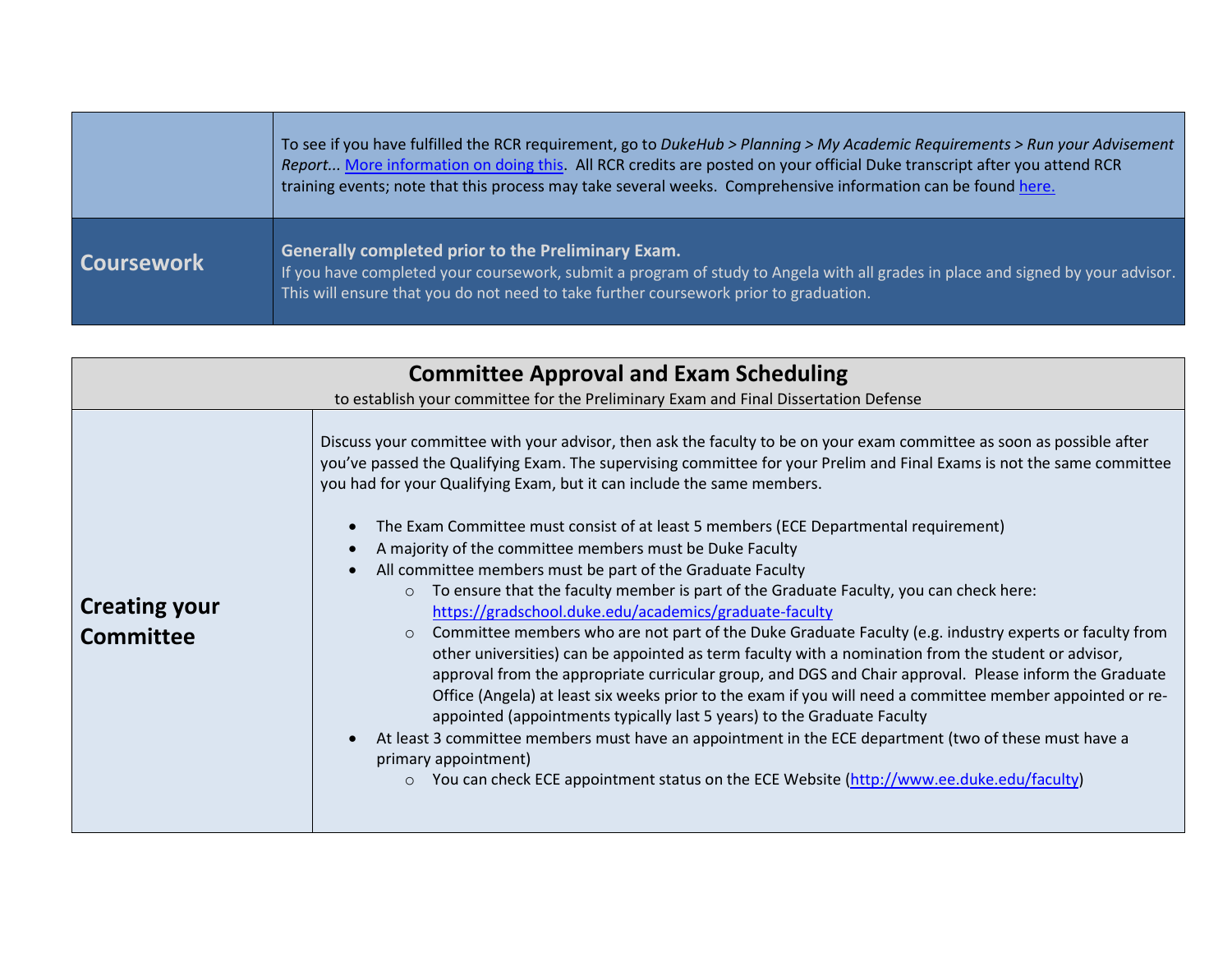|                                                                   | The committee chair must have a primary or secondary appointment to ECE<br>Most students choose their advisor to serve as the chair of the committee<br>$\Omega$<br>If your advisor does not have a primary or secondary appointment to ECE, you must choose a committee<br>$\circ$<br>chair or co-chair who does<br>One member of the committee must be the student's advisor (ECE Department requirement)<br>At least one committee member (the Minor Area Representative- MAR) must be from a department or ECE field<br>outside of the student's major research area; the required Minor Area Justification must be specific and thorough,<br>especially when the MAR is an ECE faculty member<br>The DGS approves committee membership and must consider potential conflicts of interest that may preclude some<br>faculty from serving on some committees. The following are examples of conflict that will be considered:<br>Graduate faculty who are married may not serve on the exams of the spouse's students<br>Graduate faculty who are Research Faculty whose 9 month AY salary is fully or partially supported by an ECE<br>faculty member may not serve on the exams of the supporting faculty member's students         |
|-------------------------------------------------------------------|------------------------------------------------------------------------------------------------------------------------------------------------------------------------------------------------------------------------------------------------------------------------------------------------------------------------------------------------------------------------------------------------------------------------------------------------------------------------------------------------------------------------------------------------------------------------------------------------------------------------------------------------------------------------------------------------------------------------------------------------------------------------------------------------------------------------------------------------------------------------------------------------------------------------------------------------------------------------------------------------------------------------------------------------------------------------------------------------------------------------------------------------------------------------------------------------------------------------------------------|
| <b>Completing the</b><br><b>Committee Approval</b><br><b>Form</b> | Download the form at https://gradschool.duke.edu/sites/default/files/documents/form_committee_approval.pdf<br>The form is also located in Sakai<br>$\bullet$<br>Be sure to check the box labeled "Original Committee" for the first form, "Committee Change" for any changes to<br>an original committee that has already been approved<br>Be sure to check the box labeled "PhD Preliminary Examination"<br>$\bullet$<br>To complete the "Rank/Title" section of the form, check the title of faculty members in the Duke Directory (use<br>search box at https://directory.duke.edu/directory/search)<br>Complete the entry on the form for both Advisor and Chair, even if the same individual fills both roles<br>$\bullet$<br>Leave the "Co-Chair" box blank if there is no co-chair (in ECE, it is common not to have a co-chair)<br>$\bullet$<br>Indicate the Minor Area Representative by placing his or her name in the MAR spot<br>Submit a brief (1-2 sentences) justification of why you've chosen this member as the MAR for your committee<br>Explain what the MAR can contribute to your committee from outside your main research area<br>$\circ$<br>Explain why the MAR's work is relevant to your committee<br>$\circ$ |
|                                                                   | Submit the form (Committee Approval Form) as soon as possible-the earlier the better! At a minimum, you must submit                                                                                                                                                                                                                                                                                                                                                                                                                                                                                                                                                                                                                                                                                                                                                                                                                                                                                                                                                                                                                                                                                                                      |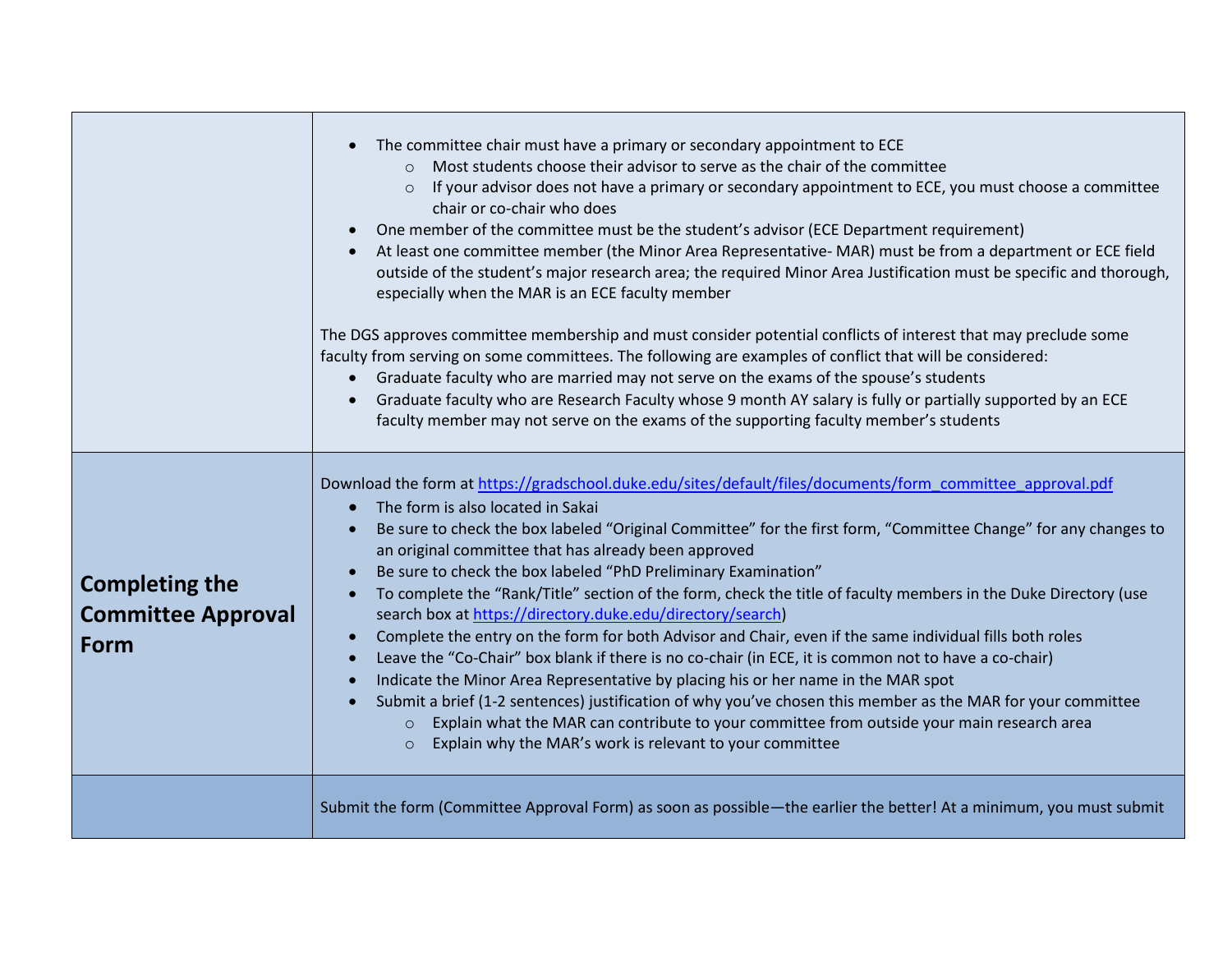| <b>Submitting the</b><br><b>Committee Approval</b><br><b>Form and Exam</b><br><b>Details Form</b> | it SIX weeks prior to your Preliminary Exam (approvals can take longer than anticipated)<br>All Committee Approval Forms must be submitted electronically (to Angela)<br>Once you have completed the form, save the form and submit it to the ECE Graduate Office via email<br>Angela will obtain the DGS signature and the Graduate School Dean's signature and send you a copy of the completed<br>form. This approval can take up to two weeks!<br>Emergency changes require the submission and approval of a new committee approval form and can be made up to 48<br>hours before the exam<br>Please enter your exam details at least three weeks prior to your exam here:<br>https://duke.qualtrics.com/jfe/form/SV_bygP2d2XkuLX1gp                                                                                                                                                                                                                                                                                                                                                                                                                                                                                                                                                                                                                                                            |
|---------------------------------------------------------------------------------------------------|-----------------------------------------------------------------------------------------------------------------------------------------------------------------------------------------------------------------------------------------------------------------------------------------------------------------------------------------------------------------------------------------------------------------------------------------------------------------------------------------------------------------------------------------------------------------------------------------------------------------------------------------------------------------------------------------------------------------------------------------------------------------------------------------------------------------------------------------------------------------------------------------------------------------------------------------------------------------------------------------------------------------------------------------------------------------------------------------------------------------------------------------------------------------------------------------------------------------------------------------------------------------------------------------------------------------------------------------------------------------------------------------------------|
| <b>OPTIONAL: Using the</b><br><b>Preliminary Exam as</b><br><b>MS Exam</b>                        | If you plan to use your Preliminary Exam as your MS Project or MS Coursework Exam, complete the following steps:<br>Complete a second identical Committee Approval form at least six weeks prior to the exam, but change the exam<br>$\bullet$<br>you are requesting approval for to "AM/MS Examination" by checking that box (Covid update: Angela will<br>complete this step when it is indicated in the Exam Details form that you would like to count the Prelim as the MS<br>Exam)<br>Apply for graduation in DukeHub for your MS degree<br>o If you have made the graduation deadline for the current term, then you will get your MS degree for the<br>current term<br>o If you have not made the graduation deadline for the current term, you will receive the MS degree in the<br>next term<br>When you complete the Exam Details Form for your preliminary exam, be sure to check the box that indicates you<br>$\bullet$<br>would also like to count the Preliminary Exam as your MS Exam<br>Prior to the exam, remember to pick up your MS exam card from the Graduate Program Office and bring it to your<br>$\bullet$<br>exam for the committee to sign, along with your Preliminary Exam Report form (Covid update: This step is not<br>taking place, currently)<br>Students seeking an MS Thesis degree may not use the Preliminary Exam as the MS Exam and must schedule a thesis |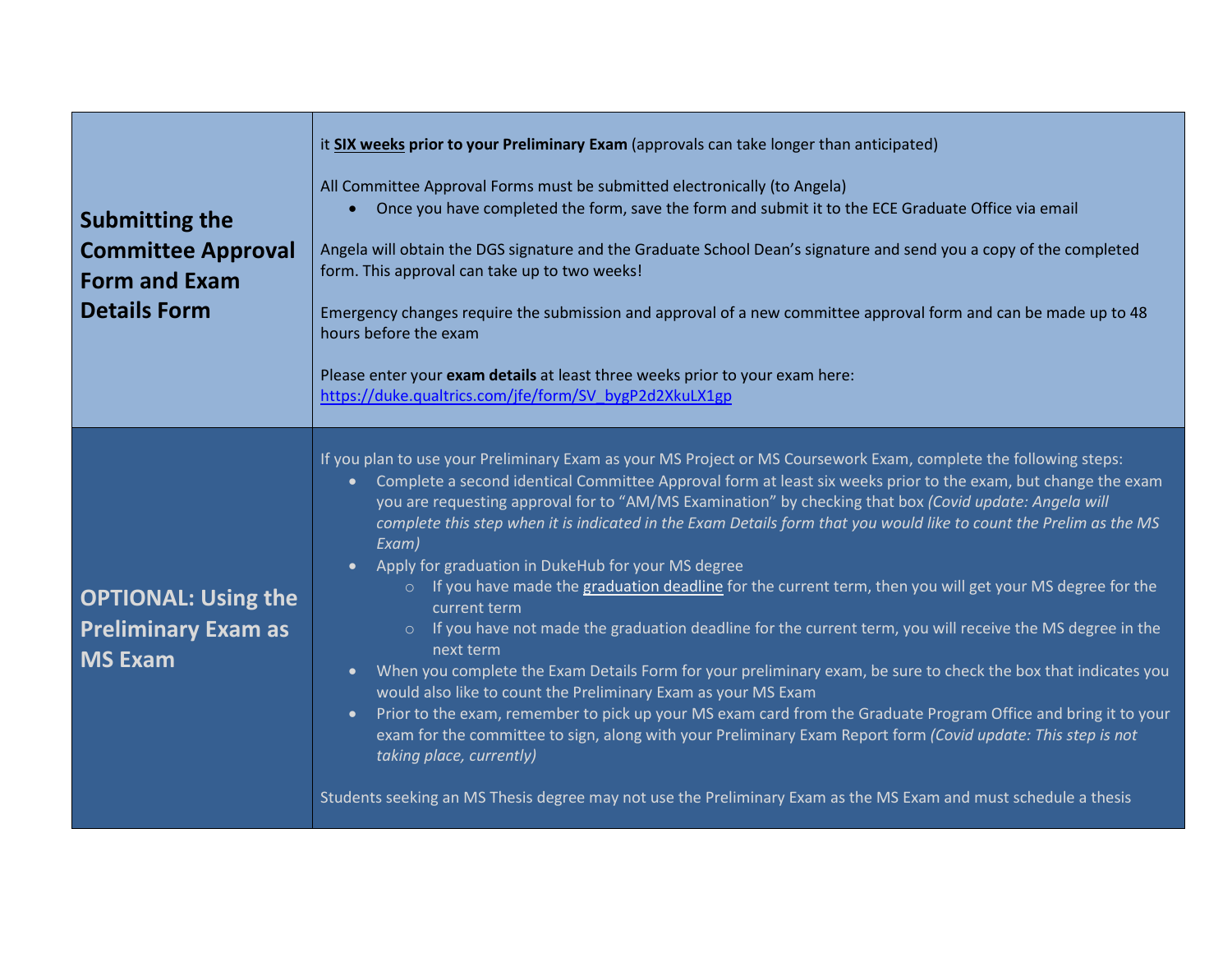|                            | defense separately.                                                                                                                                                                                                                                                                                                                                                                                                                                                                                                                                                                                                                                                                                                                                                                                                                                                                                                                                                                                                                                                                                                                                                                                                                                                                                                                                                                                                                                                                                                                                                                                                                                                                                                                                                                                                                                                                                                                                                                                                                                                                                                                                                                                                                                                                                                                                                                                                                                             |
|----------------------------|-----------------------------------------------------------------------------------------------------------------------------------------------------------------------------------------------------------------------------------------------------------------------------------------------------------------------------------------------------------------------------------------------------------------------------------------------------------------------------------------------------------------------------------------------------------------------------------------------------------------------------------------------------------------------------------------------------------------------------------------------------------------------------------------------------------------------------------------------------------------------------------------------------------------------------------------------------------------------------------------------------------------------------------------------------------------------------------------------------------------------------------------------------------------------------------------------------------------------------------------------------------------------------------------------------------------------------------------------------------------------------------------------------------------------------------------------------------------------------------------------------------------------------------------------------------------------------------------------------------------------------------------------------------------------------------------------------------------------------------------------------------------------------------------------------------------------------------------------------------------------------------------------------------------------------------------------------------------------------------------------------------------------------------------------------------------------------------------------------------------------------------------------------------------------------------------------------------------------------------------------------------------------------------------------------------------------------------------------------------------------------------------------------------------------------------------------------------------|
| <b>Scheduling the Exam</b> | Considerations when scheduling your exam:<br>Schedule at least 30 days after the date the Dean of Academic Affairs signed your committee approval form<br>$\bullet$<br>Examinations can be conducted at any time within a term (after the first official day of classes and prior to the end<br>$\bullet$<br>date of final examinations for the semester). With consent of a student's committee, examinations can be<br>conducted during breaks between terms (prior to the sixth semester), but only if the student is registered for the<br>term on either side of the break<br>Use 25 Live to schedule a room, or use the Exam Details Form to request assistance with reserving a location<br>$\bullet$<br>(Covid update: all participants are currently encouraged to hold remote exams; students and committee members<br>may participate in-person if they desire, but they must follow university social distancing guidelines in effect at the<br>time of the exam)<br>Make sure that your room arrangement includes necessary technology for your planned presentation, and Pratt IT<br>$\bullet$<br>(help@pratt.duke.edu) or 919-660-5400 if you need assistance<br>You might want to use one of the following scheduling tools to coordinate responses from committee members:<br>$\bullet$<br>When2Meet or Doodle<br>Complete the Exam Details form at least 3 weeks prior to your exam:<br>Download the form at https://duke.qualtrics.com/jfe/form/SV_bygP2d2XkuLX1gp<br>$\bullet$<br>Complete the form entirely, being sure to note if the committee members will be participating remotely<br>$\bullet$<br>(maximum 2 remote members on a 5-person committee) (Covid update: all members can participate remotely at<br>this time)<br>Angela will send a reminder of the exam to the student and exam committee a week before and the day before<br>$\bullet$<br>the exam; the exam is closed to the public, so the exam will be announced only to the committee<br>Arrange for Catering (Covid update: no catering is allowed at this time)<br>• Complete the Exam Catering Form (in Sakai)<br>○ ECE will supply refreshments (from Twinnies catering only) for up to six people; for over six people a<br>student must make arrangements with and payments to Twinnies<br>o Twinnies will deliver only to Hudson and CIEMAS; you may arrange to pick up from Twinnies and deliver<br>yourself if your exam is scheduled in another location |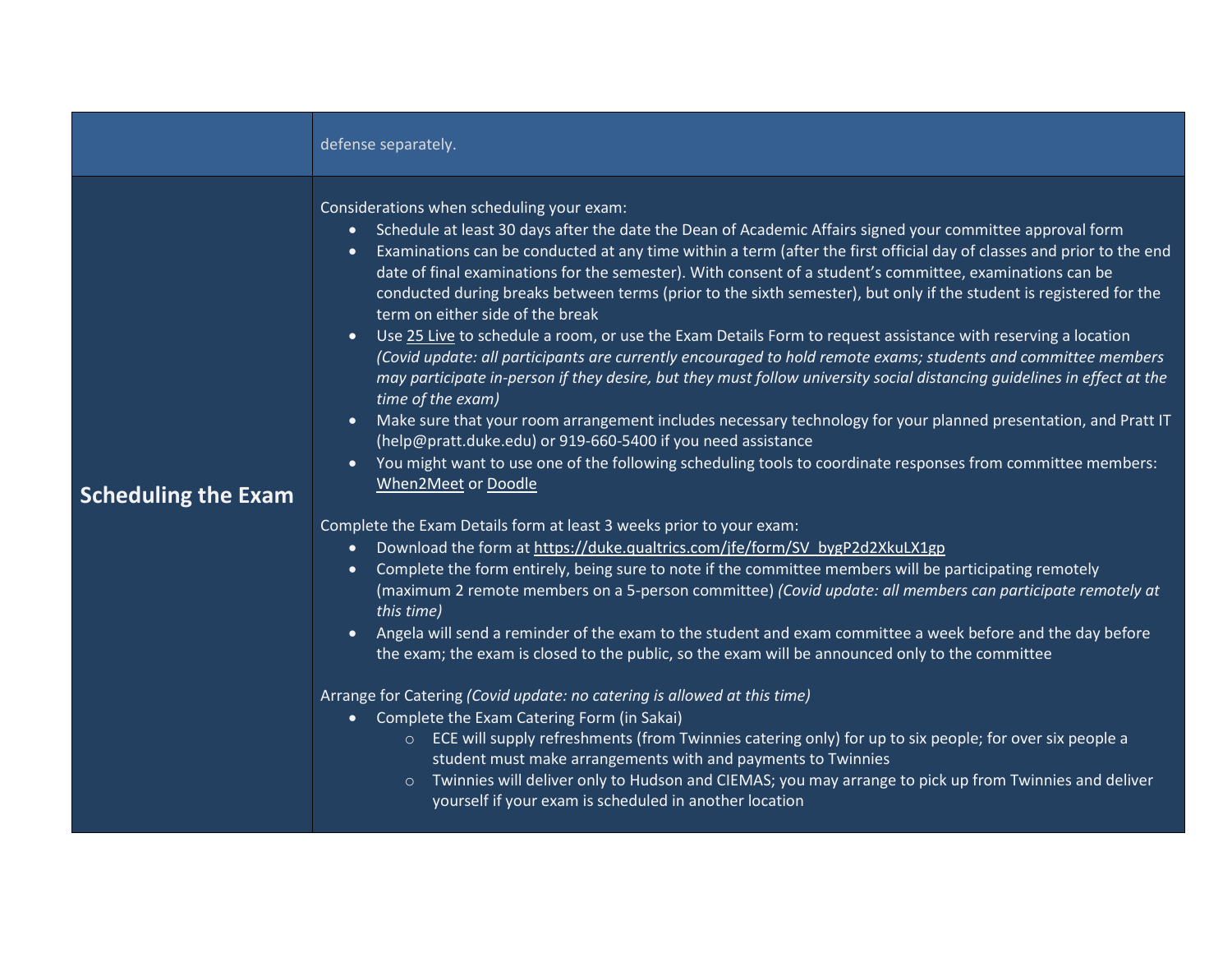- Upload the Exam Catering form with your exam details form or submit separately to Angela for a signature and a code
- Bring the Exam Catering Form to Twinnies at least 2 business days prior to the exam

## **Exam Preparation and Format Preparing Your Written Document** Content and Format The written dissertation research proposal should consist of a 10-page (maximum) report plus appendices providing additional supporting information. The report, which must be submitted to the committee **at least two weeks prior to the exam date**, should begin with a one-page executive summary, which answers the following questions and is written at a level that can be understood by an engineering/science student, i.e. using minimal jargon. Note: these questions are modifications of the Heilmeier questions. • What are you trying to do? • What is known about this topic today, or how is it done today? What are the limits of current practice/understanding? • What is new in your approach, or what open question are you trying to answer? Why do you think it will be successful? • Who cares? If you are successful, what difference will it make? What are the risks and corresponding plans to mitigate them? • What are key steps in your effort and when do you anticipate reaching each? How will you judge success? The remaining pages in the preliminary examination report should expound upon the answers to these questions and should include a concise description of research progress to date. This section should be written at a level to be understood by experts in the field, i.e. the preliminary examination committee. The document must also contain an anticipated timeline for completion of all PhD degree requirements. Supporting Information may be included in appendices, which should be organized based upon content. Examples of supporting information include: 1) more detailed information supporting the research plan and approach, 2) papers/presentations, 3) information on collaborations, 4) information on related research in the student's group, 5) relevant mathematical derivations or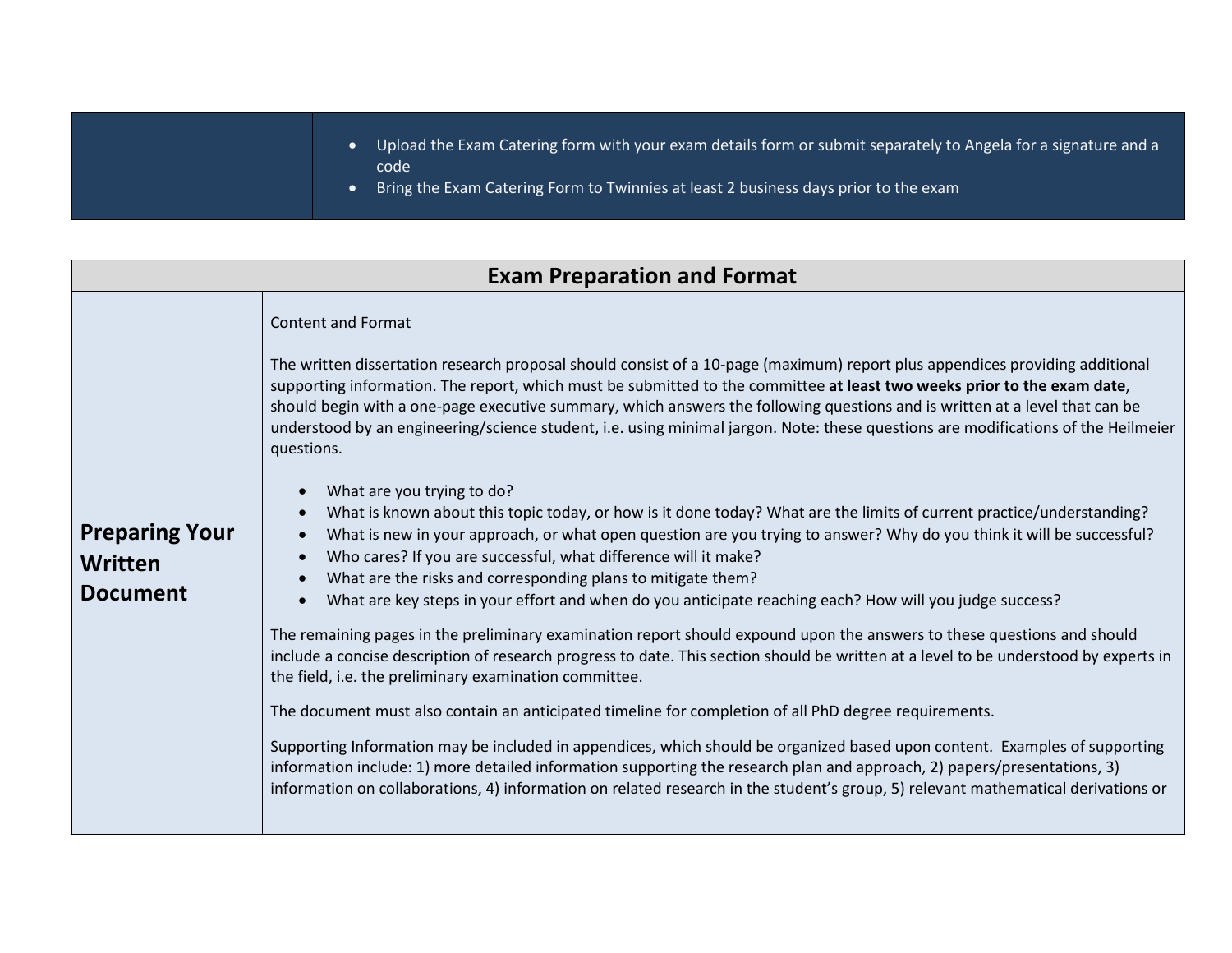|                                                      | code.<br>The presentation should reflect the contents.<br>Distribution                                                                                                                                                                                                                                                                                                                                                                                                                                                                                                                                                                                                |
|------------------------------------------------------|-----------------------------------------------------------------------------------------------------------------------------------------------------------------------------------------------------------------------------------------------------------------------------------------------------------------------------------------------------------------------------------------------------------------------------------------------------------------------------------------------------------------------------------------------------------------------------------------------------------------------------------------------------------------------|
|                                                      | Before you distribute your document to your committee members<br>$\bullet$<br>Use other graduate students or writing center opportunities to help you proofread before distributing your<br>$\circ$<br>document<br>$\circ$ Gain advisor approval<br>Email your written document to your committee at least two weeks prior to your exam date<br>$\bullet$                                                                                                                                                                                                                                                                                                             |
| <b>Preparing Your</b><br>Oral<br><b>Presentation</b> | The Preliminary Exam is an oral presentation and defense of your dissertation research proposal.<br>Plan for your presentation to last about 45 minutes with extra time allotted for questions posed by the committee<br>$\bullet$<br>throughout and after the presentation<br>Content is typically the same as your written prelim document<br>$\bullet$<br>Have your advisor approve your slides prior to the exam<br>$\bullet$<br>Practice your presentation<br>$\circ$ Practice with your advisor if possible<br>o A good technical audience includes other graduate students in your lab and related labs (especially those who<br>have taken the Prelim before) |
| <b>Preparation</b><br><b>Assistance</b>              | Students are strongly encouraged to take advantage of non-technical language and grammar assistance offered at the Pratt<br>Graduate Communications Center (email Bridget Fletcher: bridget.fletcher@duke.edu). Both writing and presentation feedback<br>are offered.                                                                                                                                                                                                                                                                                                                                                                                                |
| <b>Taking the Exam</b>                               | Bring to the exam<br>Your Preliminary Exam Report Form (Covid update: Angela will share exam card with advisor electronically, prior to the<br>$\bullet$<br>exam)                                                                                                                                                                                                                                                                                                                                                                                                                                                                                                     |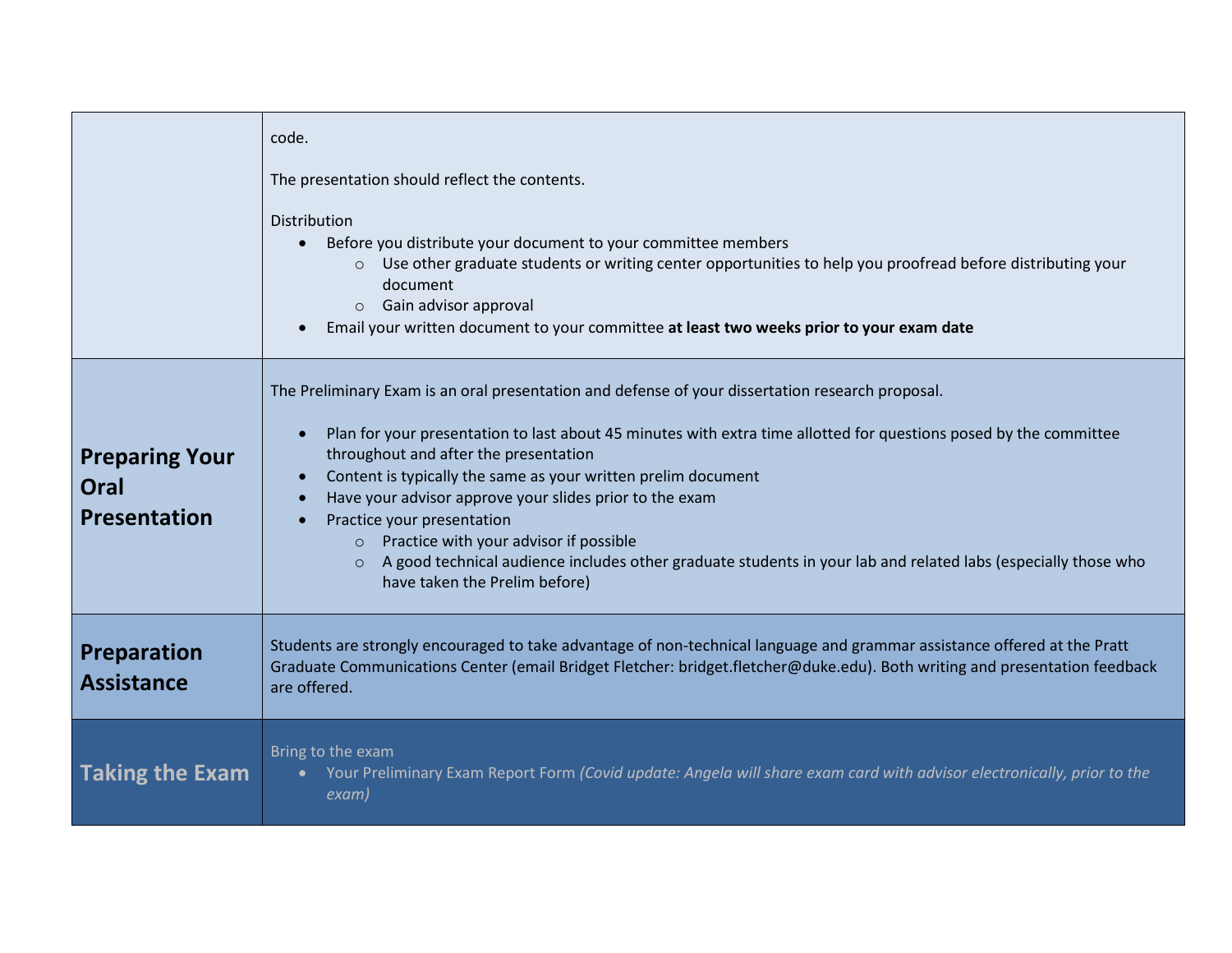|                                                                        | • A PhD Preliminary Exam Evaluation Rubric for each member of your committee (Covid update: Angela will share a<br>Qualtrics link with the committee, which includes the rubric information on the paper form)<br>Exam components<br>• During the exam, the student gives an oral presentation of his/her dissertation research proposal and the faculty ask<br>questions to determine if the proposal is appropriate and feasible<br>Be prepared to answer questions about your research proposal and plan as well as on fundamentals in the major field of<br>study and related work<br>After the exam, the student leaves the room and the faculty discuss the student's performance                                                                                                                                                                                                                                                                                                                                                                                                                                                                                                                                                                                                                                                                                                            |
|------------------------------------------------------------------------|----------------------------------------------------------------------------------------------------------------------------------------------------------------------------------------------------------------------------------------------------------------------------------------------------------------------------------------------------------------------------------------------------------------------------------------------------------------------------------------------------------------------------------------------------------------------------------------------------------------------------------------------------------------------------------------------------------------------------------------------------------------------------------------------------------------------------------------------------------------------------------------------------------------------------------------------------------------------------------------------------------------------------------------------------------------------------------------------------------------------------------------------------------------------------------------------------------------------------------------------------------------------------------------------------------------------------------------------------------------------------------------------------|
| <b>Exam Outcomes</b><br>and Exam<br><b>Report</b><br><b>Submission</b> | Possible Outcomes<br>Pass:<br>$\bullet$<br>The student is now a PhD Candidate!<br>$\circ$<br>Requires at least four affirmative votes<br>$\circ$<br>Requires an affirmative vote from the chair/s of the committee<br>$\circ$<br>Fail:<br>If a student fails the Preliminary Exam, the committee may allow the student to re-take the exam<br>$\circ$<br>A second attempt at the preliminary exam is NOT guaranteed<br>٠<br>" If a second attempt is allowed, the committee must remain the same as the original attempt, and the exam<br>must be re-taken no sooner than 3 months and no later than 6 months after the original exam<br>If a second attempt is allowed, a failure of the second attempt results in dismissal from the ECE PhD program<br>$\blacksquare$<br>If the preliminary examination committee is composed of four (4) members (by permission only for ECE), one negative<br>$\circ$<br>vote fails the candidate<br>If the committee is composed of five (5) or more members (standard for ECE), a single negative vote does not fail the<br>$\circ$<br>candidate; two or more negative votes always fail the candidate<br>A negative vote from the chair of the committee fails the candidate<br>$\circ$<br>Submit the outcome report<br>Faculty who are present at the exam should sign the Preliminary Exam Report form and rubrics (Covid update: The Chair<br>$\bullet$ |